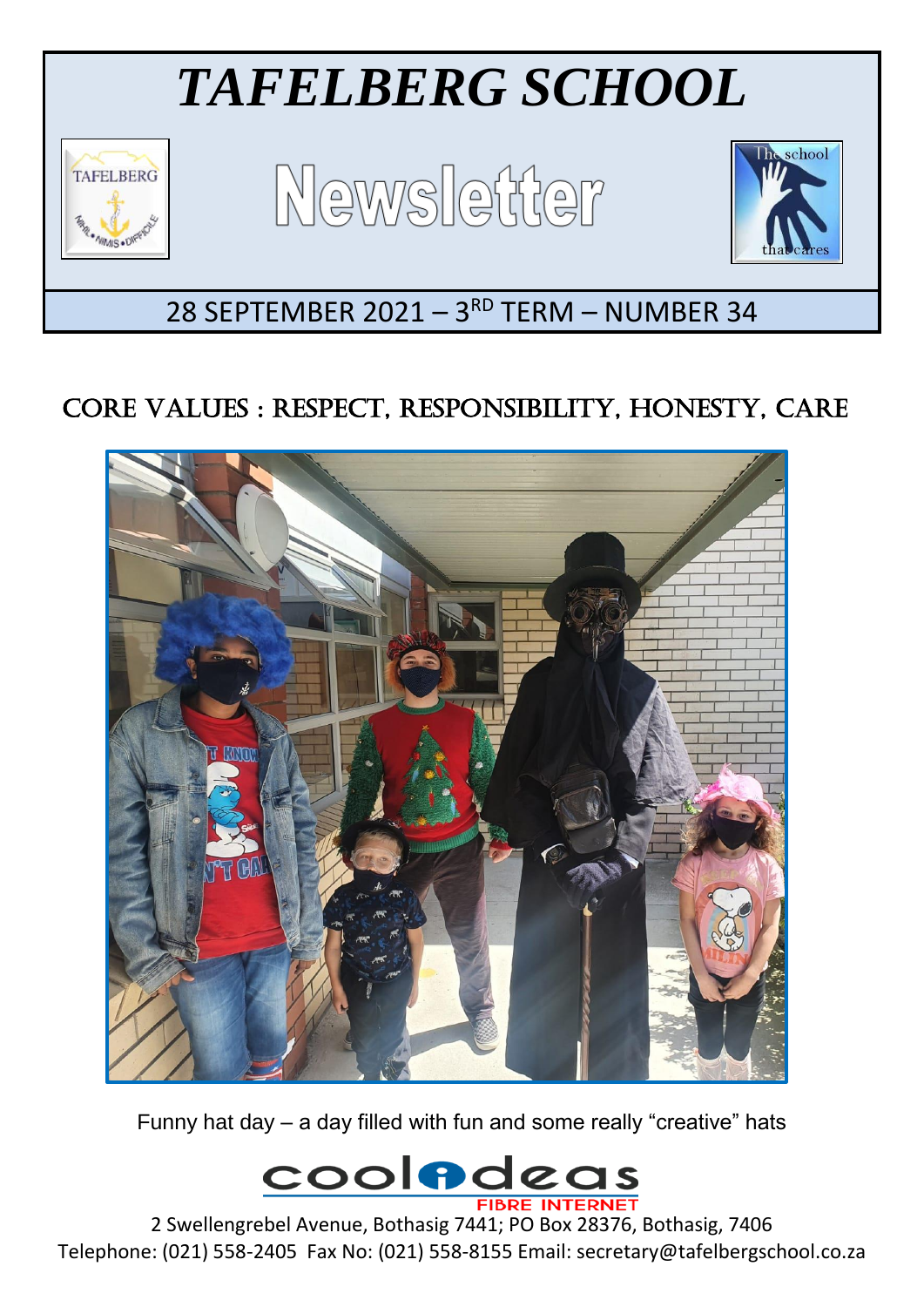#### Dear parent / guardian

It is hard to believe, but term 3 of the 2021 school year is all but finished. Time has flown. The matrics will start writing within 2 weeks of returning to school next term, and the rest of the grades will start in about 4 weeks of their return to school on the 11 October. In the time remaining, we have to prepare for the important year-end NSC examinations and SBAs, and complete planning for next year. Furthermore, we must conclude the SGB by-election and hold our parent AGM. As for the learners, the matric dance looms and the 2022 prefects will also need to be elected and announced. I have no doubt all this will be successfully concluded, and before we know it, we will be saying farewell to the 2021 school year. Before we look too far into the future, let us take care of the present by focusing on the immediate aim, that of ensuring all our learners are properly prepared for the year-end examinations/SBAs. Learners, especially the matrics, will need to spend some time these holidays working at their weaker subjects. I want to thank all the parents

for supporting their children and teachers during these difficult times. Together we can achieve success … because "nothing is too difficult".

## **NB INFORMATION**

**1. NB Dates 2021**

13-29 Sept **Gr12 Matric Trial (Mock**) examination

21-29 Sept Term 3 Test Series for **Grades 7 – 11**

**29 Nov** *Early closing for the day – school closes at 2pm*

- 1 Oct Last day of Term 3 school closes @ 10:30
- 11 Oct School re-opens for Term 4
- 15 Oct Last day for matrics preparation for NSC finals
- 25 Oct Grade 12 NSC CAT practical final examination
- 17 Nov **Parent AGM** (2022 Budget + fees) in school hall @ 6pm

# **2. School fees 2021**

Tafelberg is a Section 21 fee-paying school, and the SA Schools Act thus places a duty on the SGB to collect such school fees from all parents as agreed upon at the parent AGM. The Budget and school fees for 2021 were voted on at the parent AGM on 18 November 2020. The Budget and school fee increase was tabled and accepted by unanimous parent vote at the AGM, as were certain school policies.

| <b>TIER</b>         | <b>FEE PER MONTH</b><br>$(11$ months) | <b>FEE: ANNUAL AMOUNT</b> |
|---------------------|---------------------------------------|---------------------------|
| Grade 1             | R <sub>2</sub> 100-00                 | R23 100-00                |
| 2. Grades $2 - 4$   | R <sub>2</sub> 060-00                 | R22 660-00                |
| 3. Grades $5-9$     | R1 900-00                             | R <sub>20</sub> 900-00    |
| 4. Grades $10 - 12$ | R <sub>2</sub> 060-00                 | R <sub>22</sub> 660-00    |

- First Debit Order run :  $1<sup>st</sup>$  working day of each month
- Fees are paid over 11 months, starting January 2021 (for 2021 fees only)
- Exemptions and non-payment of fees are dealt with as per legislation and school policy
- All enquiries regarding payment of school fees and exemptions must be directed only to Mrs M Vicentini @ 021 558 2405 or [bursar@tafelbergschool.co.za](mailto:bursar@tafelbergschool.co.za)

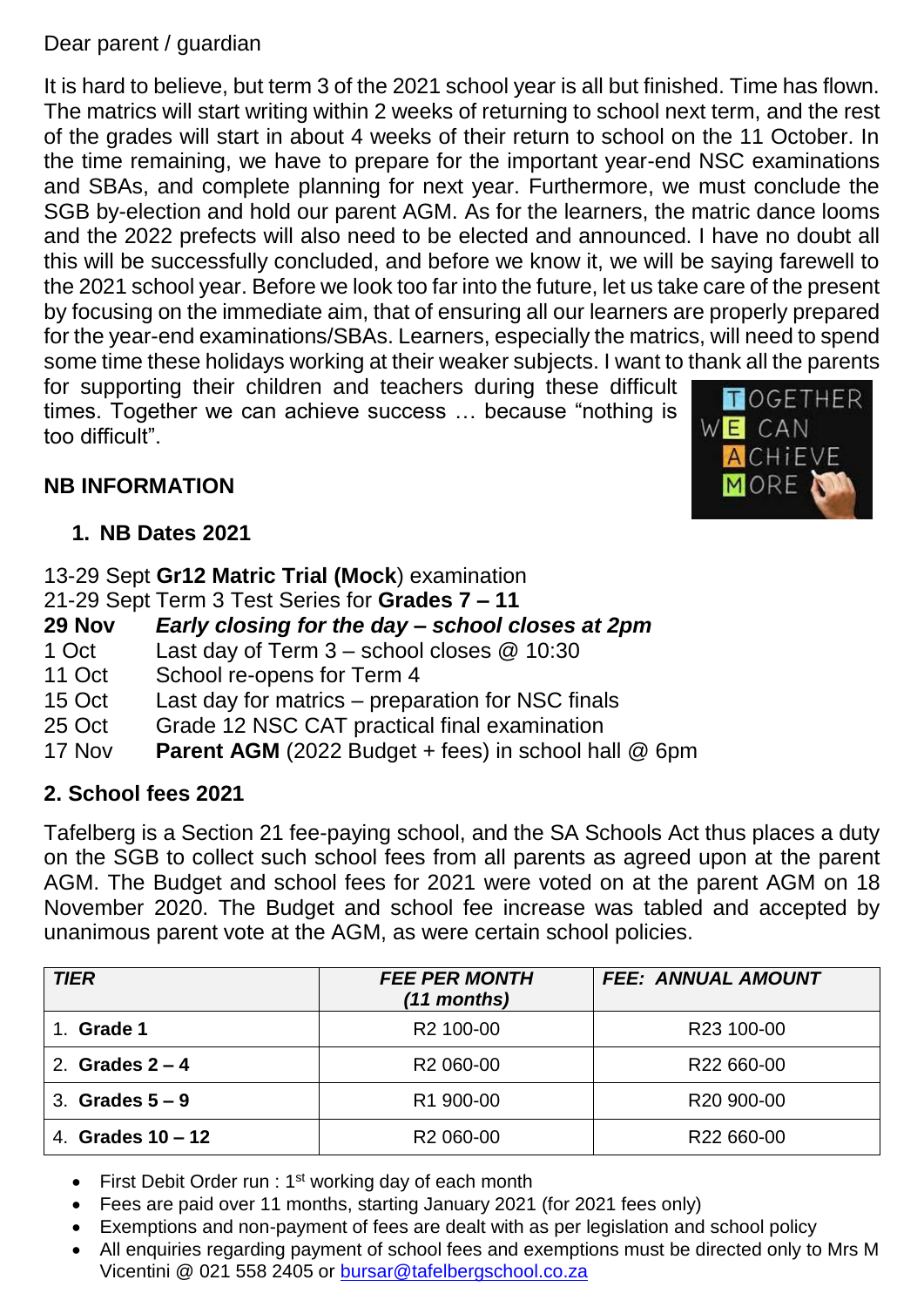#### **GENERAL NEWS**

#### **1. Early closing : 28 Nov**

Apologies for the late notice, however, senior teachers are required by WCED to attend an online training session tomorrow from 2pm. We do not have enough staff to cover these classes as from 2pm, therefore the decision to close earlier. Thank you for your understanding. Please make the necessary transport arrangements.

#### **2. SGB by-election**

Nominations for candidates in the by-election were received. At the nomination validation meeting, the Electoral Officer found only one



nomination form to have been completed properly, as per the regulations. Therefore, the nomination form was accepted and since there was only one properly nominated candidate, there will be no election. Thus the duly elected member is Mrs R Duncan (learner in Grade 1). We congratulate her and wish her a very successful and fulfilling term on our Governing Body.

#### **3. Staff news**

Ms Jessica Jaap (Gr 3 class assistant) will be leaving us on the last day of this term. Ms Jaap fitted in well at our school and made an important contribution to our learners. We are sad to see her leave but thank her for all the effort and time she put into our school program. We wish her well in her new venture. Ms Sharna Kleinsmidt has been appointed as the new Grade 3 class assistant.

#### **4. PTA**

Please support your hardworking, dedicated moms and dads of the PTA who, through their selfless sacrificing of their time and skills, raise much needed funds in these trying economic times. They work very hard and deserve all our support and thanks. Pay forward to your school by joining this wonderful band of parents.

Please continue to support the small-change fundraiser, and send all your small change to school by Friday – all bottles will then be collected. Keep swiping your MySchool and Makro cards at all participating stores – it cost nothing but brings in valuable funds. Please ensure you make Tafelberg your school the beneficiary.

#### **5. Term 3 assessments and Reports**



all senior school SBAs will be concluded by Friday 1 October. Learner answer scripts must be moderated and scores checked and entered on the system, and thereafter, Academic Reports can be printed and checked before being handed to the learners. The

process is at different stages for the junior and senior schools.

Academic Reports for Term 3 will be handed to learners as follows:

- Grades  $1 6$ : Friday 1 October
- Grades  $7 12$ : Friday 15 October (1<sup>st</sup> Friday of Term 4)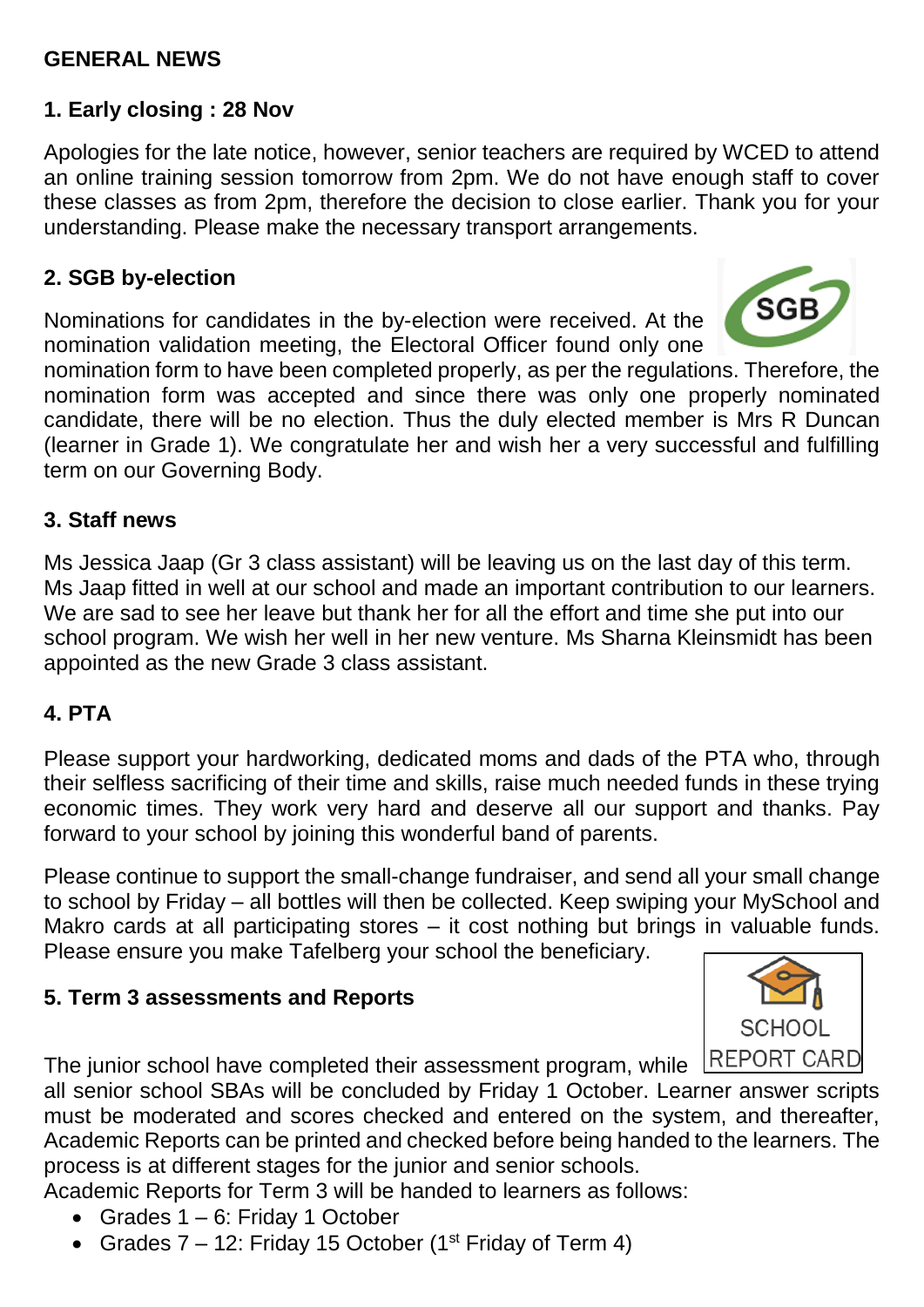#### **6. Vaccinations**

The WCED is promoting the vaccination of all matrics. Authorities have thus announced that learners 18 years and older will be eligible to get the Covid-19 vaccination:

Register via <https://vaccine.enroll.health.gov.za/#/>

*NB – Please do NOT make appointments during exam/test periods*

## **7. Covid update**

As at the time of this Newsletter there is only one learner in isolation, awaiting test result.

#### **8. Covid-19 safety measures**

- Should your child test positive for Covid, or come into close contact with a covid pos+ person they are to self-isolate at home for the required period, before returning to school – please inform the school and forward a copy of the test result. Parents are reminded to inform the school if they themselves test positive, and to take the necessary precautions.
- Please remember to screen your child before they come to school. Should they show symptoms of Covid (temperature of 38<sup>0</sup>C and above, coughing, headaches, sore throat etc.) and or have come into close contact with a Covid positive person, they need to stay at home for the prescribed period before returning to school.
- As per our Covid policy, parents will be required to fetch their child immediately should the learner disregard our safety protocols – we need to be responsible and prevent the spread of Covid.
- **Parents must ensure that their child does not arrive late (i.e. after 8am) as this will compromise our safety protocols and measures.** Please, we need your co-operation in this regard. *Latecomers will have to wait outside at the learner gate.* Once all is in place, the learner gate will be opened to allow the orderly implementation of the screening of late comers.
- No parents nor visitors will be allowed entry to the school before 9am.
- All learners, parents, visitors etc. MUST wear a mask properly (covering both nose and mouth), in order to be allowed entry to the school grounds.
- A reminder that learners must wear a mask and not a "buff".

#### **9. Reminders – general**

- All donations towards our "care parcels" for our workers are appreciated.
- Please inform the school ASAP should you not want your child's photograph to appear in our Newsletter and annual school Magazine.
- Please inform the school of any changes to phone numbers/addresses.
- The school in no way endorses any product, service or entity (nor any claim made by them) advertised in this Newsletter.

# **10. Grade 11 support**

Attached at the end, are the times of the Telematics support for Grade 11 learners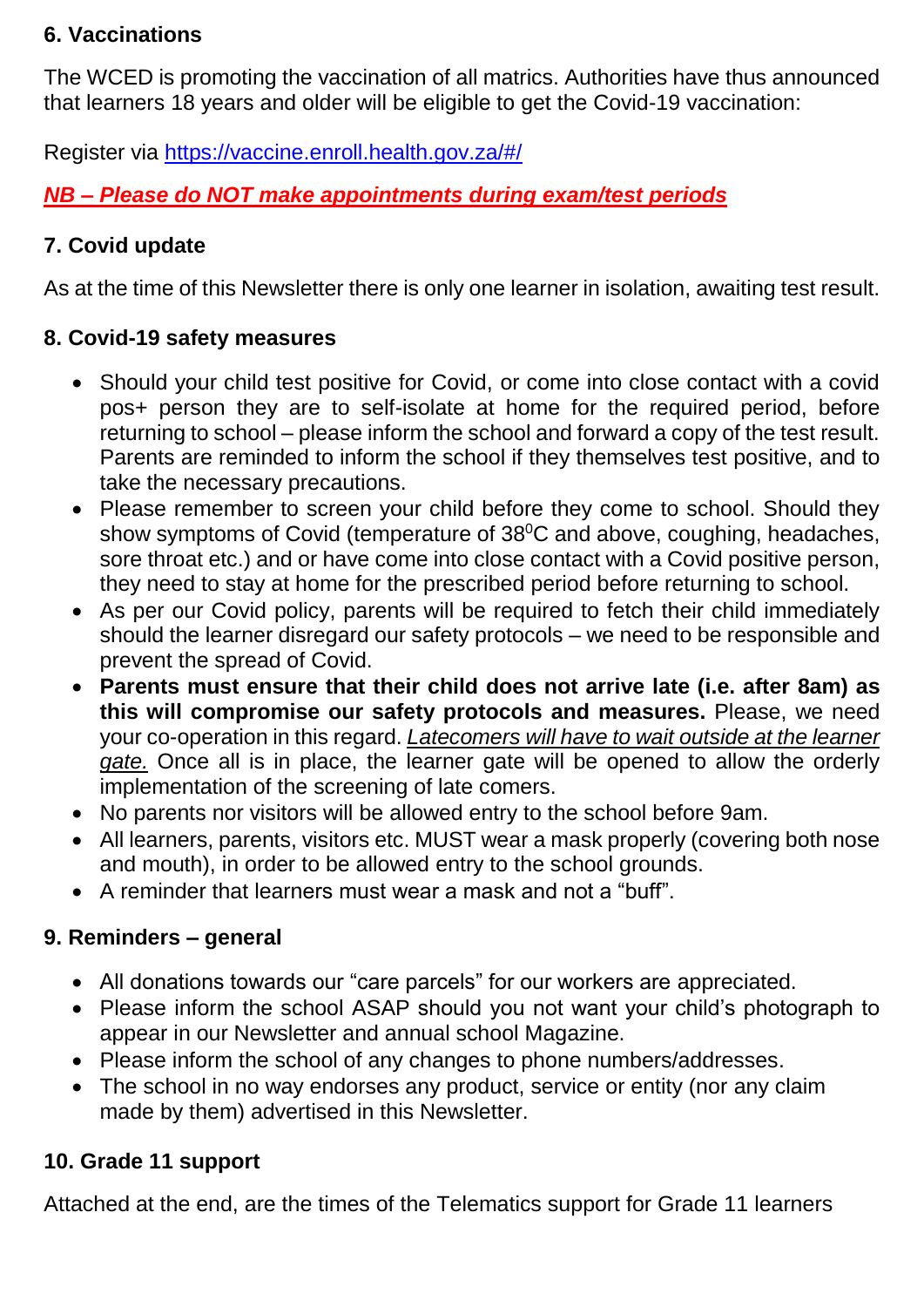#### **11. Sport**

Please note there will be no more sport this term. Sport will resume next term with summer codes.



**Thought for today:** Time is what we want most, but what we use worst. William Penn

Mr L F Benecke **Principal** 



# **BE SMART … WASH HANDS**